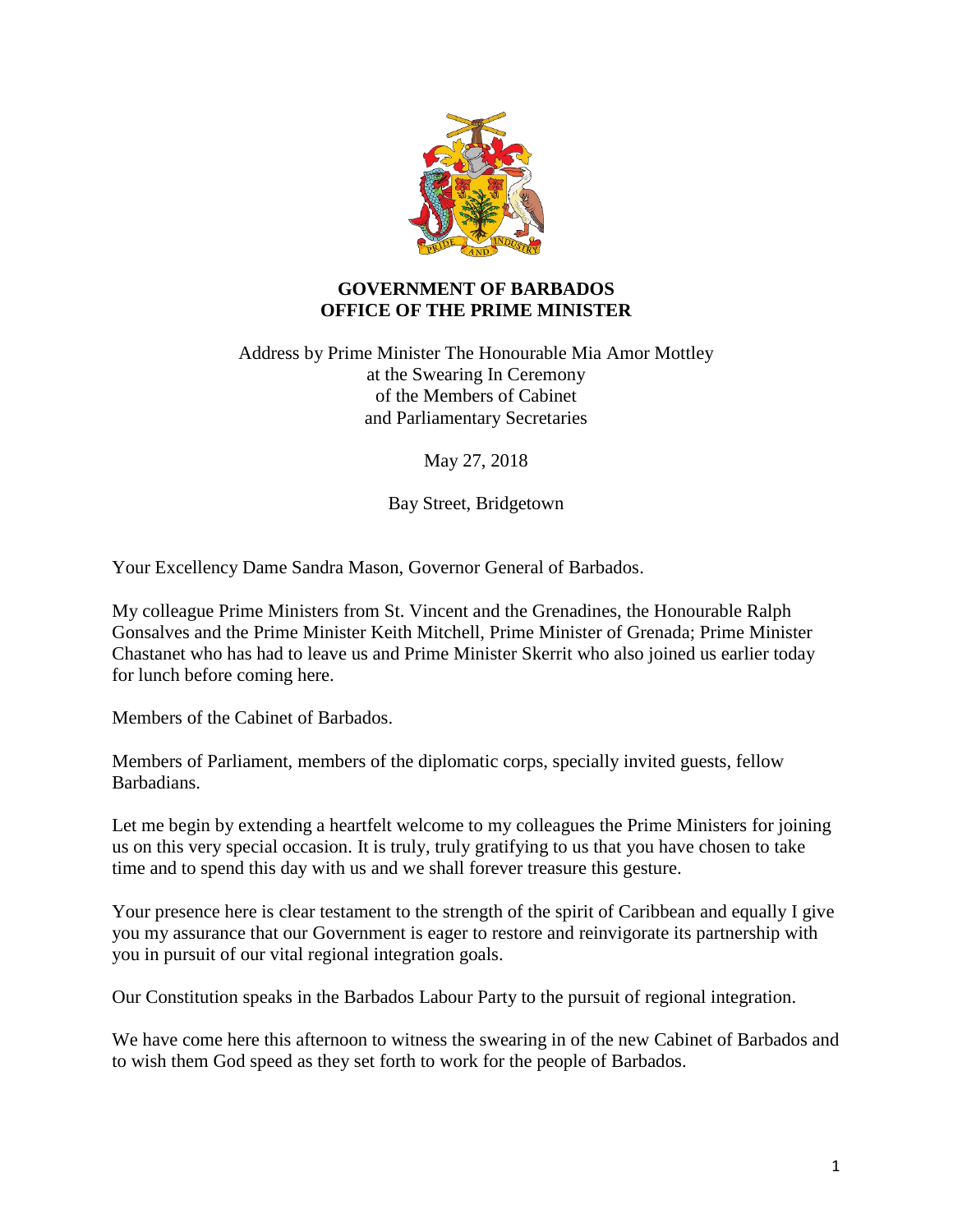We have also come here also to celebrate, with great pride and emotion, the unequivocal proof given to us on May 24<sup>th</sup> that in Barbados our democracy is strong, is resilient and is very much alive.

And so let me begin by saying thank you, thank you, thank you to every Barbadian! Thank you for standing up, thank you for speaking out, and, yes, thank you for showing up when it mattered most, to demonstrate the astounding power of your vote. Because of you, our country has just seen the most emphatic and unambiguous expression of the will of the people in its history.

Permit me to say, these fields and hills have resounded with the decisiveness of your message. You want change. You want a new direction. You want a Government that recognizes that its purpose, yes Uncle Jerry, is to serve. You want a Government that is competent and courageous enough to confront the challenges that we face as together, we begin that long walk back from the brink.

And so, finally, the new dawn is here. Collectively the people of Barbados are amazed at what has been achieved. But none more so than your new Government and your new Cabinet. We are profoundly affected by the extraordinary strength of the mandate that you have given us, and we are equally conscious of the overwhelming responsibility now placed firmly on our shoulders.

We acknowledge the solemn duty this demands of us; never to betray your trust, nor breach the sanctity of the covenant you have willingly entered into with us. For this my friends is truly a Covenant of Hope.

And it now falls to us to translate hope into action. As I have said to you before, there is no time for pause, and there is certainly no place for triumphalism and exultation. We have serious work to do and serious problems to solve. The dawn is fleeting and the soon the full glare of the tropical daylight will be upon us.

I have walked the length and breadth of this country these past few years and I have seen, first hand, how much our Nation has been battered, how dispirited our people have become. But spirits my friends can rise and wounds can be healed once we learn again to believe in ourselves, in our Nation, and in the fundamental values which have shaped us both. In what my dear friend Dr. Gonsalves has so eloquently described: "the idea of Barbados".

Today, as your Prime Minister, I ask all Barbadians, all Barbadians, to accompany us on this journey out of the shadow of darkness and into the light. There is nothing wrong with Barbados that together, with vision and determination, confidence, and abiding faith, and discipline that we cannot make right. And I say to you, look at the sky, look at the ocean, look at the sand, look at the people, feel the breeze. Everything that is not man-made is still working in Barbados.

So we must get there if we work together, in our families, in our communities, in our schools, in our places of worship, in our places of work. We can get there with transformational policies, transformational thinking and transformational implementation.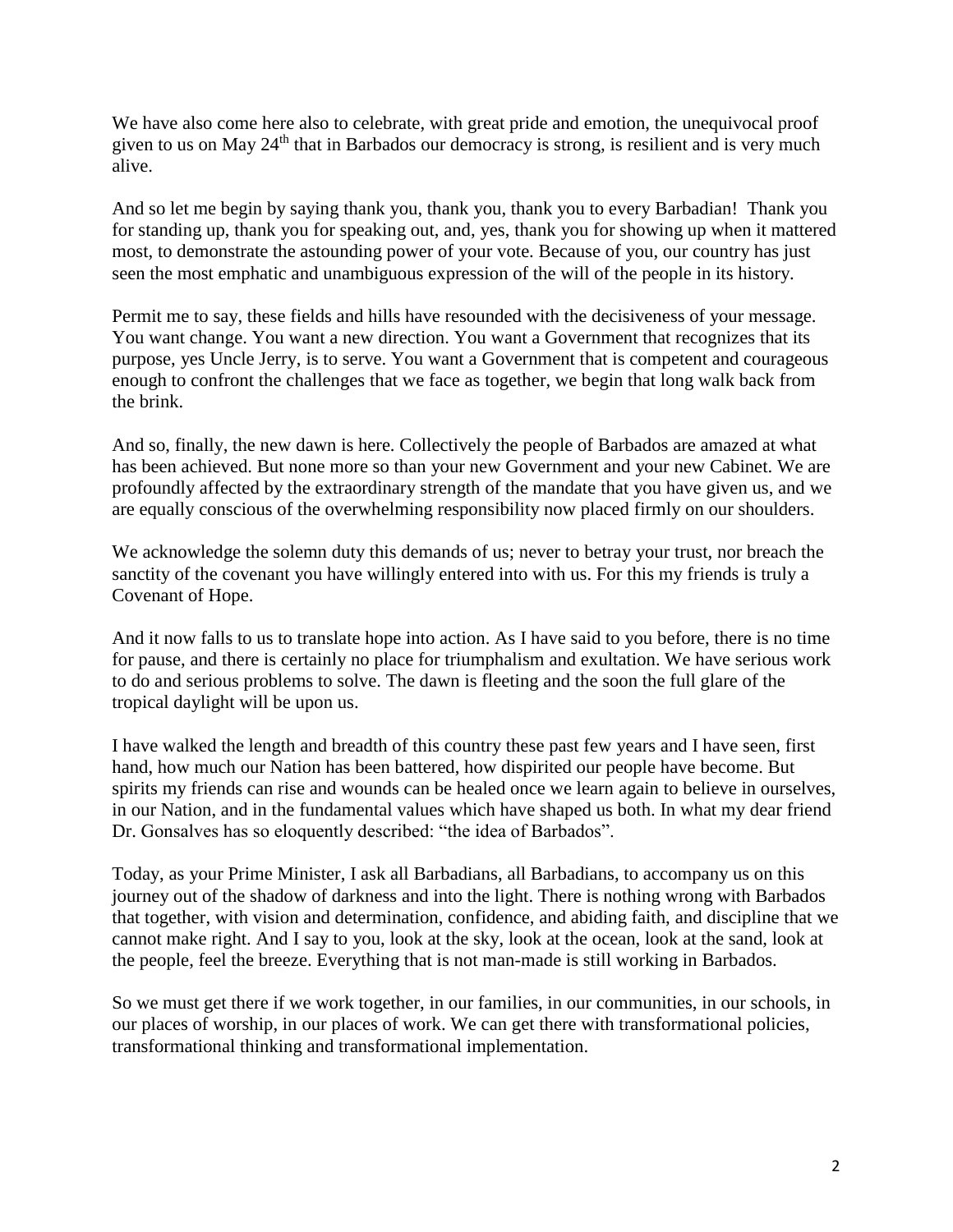As your leader, you know me, I subscribe to only one brand of politics: the politics of inspiration. I believe that I have shown you that I know how to leave balls outside the off-stump and I shall continue to do so.

And as for inspiration, we can if we think we can. To restore and renew Barbados doesn't require just the commitment of the 30 of us. It requires all patriotic Barbadians making a determination that divisiveness and partisan tribalism must not be allowed to destroy this nation. Must not be allowed to prevent talented people with ideas and capabilities from playing their meaningful part in nation building.

We can and we will find the common ground to build the best Barbados together for everyone.

And throughout this campaign that is now closed, I asked one night everything, for you to remember that many hands make light work.

It may be somewhat clichéd, because the truth is this country belongs to all of us, but I know that when all of you recognize that we have been given this overwhelming mandate, some became anxious at the final outcome that their actions had produced in the results given at the electorate.

I have already announced the steps my Government will take, through a constitutional amendment, to allow for the two Opposition seats in the Senate to be filled by nominees from the main opposition political party securing the largest number of votes in their election, notwithstanding their failure to secure a seat in the House of Assembly and I have had discussions with Her Excellency to ensure that we create this opportunity for their voices are heard in our Parliament.

That is in the Senate.

As for the situation in the House of Assembly, you will clearly understand that I have no legal power to remedy that deficiency of their absence, nor indeed would I wish to even try to do so, because this abundance of riches derives directly from the expression of the will of the people, whose infinite wisdom I wholeheartedly receive and accept.

But I do however assure the people of Barbados that their recent generosity towards the candidates of the Barbados Labour Party will not be misused nor abused. We have seen that it is sometimes possible, even without commanding the totality of the membership of the House of Assembly, for dictatorial and lawbreaking tendencies to emerge. I give you this evening, my solemn word that it will not be so with any Government under my leadership.

On the contrary, I have already warned some of my Parliamentary members that if I ever find it necessary, in the interest of fair play and balance, I am perfectly willing to convert myself into the most formidable Leader of Opposition to this Government. For we now have an even higher duty to to contend with; to transact our legislative agenda, to conduct our parliamentary debates in such a way so as to ensure that different perspectives and points of view are brought to the floor of Parliament and to give consideration they deserve.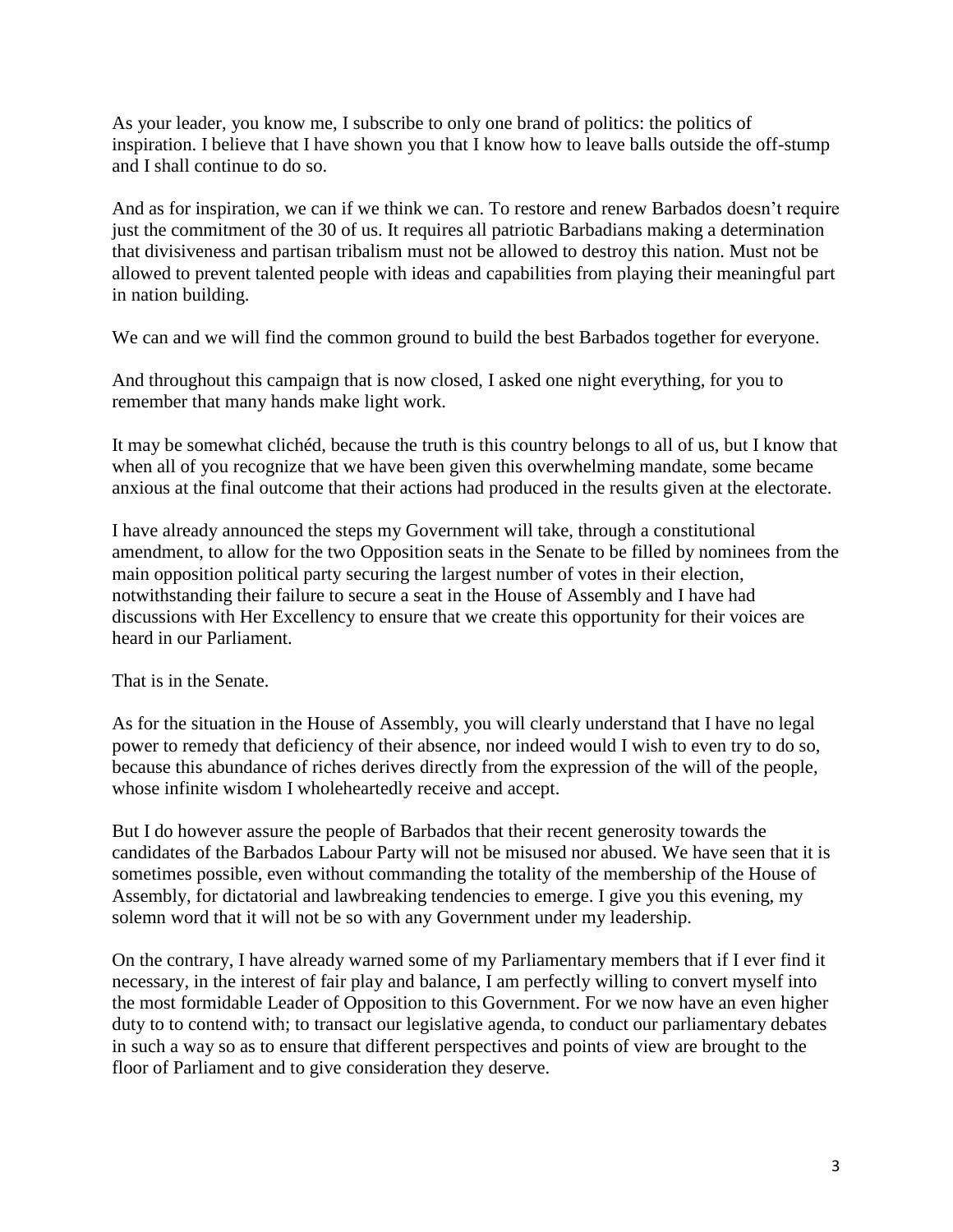The absence of a formal Opposition in the House provides my Government with a unique opportunity to evolve other institutional arrangements for ensuring inclusive dialogue and participation by a wide cross section of Barbadian stakeholders in the business of governance.

These will include an innovative use of the Committee system of Parliament to co-opt external participation and input, and an enhanced consultative process with an expanded and re-energized Social Partnership, and through the structure of the proposed People's Assemblies and National Dialogues. We will also consider the introduction of "question time" where Members of Parliament will respond to pertinent queries not only by members of Parliament but submitted by members of the public.

We are deeply conscious of the example set by Prime Minister Mitchell in managing the Parliament and the country effectively in the absence of an opposition.

In short, the checks and balances function that is expected of a Parliamentary Opposition can be carried out by you, the people of Barbados. So my friends, the Government I have the honour to lead has pledged to uphold the highest standards of transparency and accountability, discipline and fairness. We therefore welcome, and encourage the active public scrutiny of our performance both in the legislative and the executive branches of Government.

And let me turn to the Executive Branch and the purpose that brought us here this evening: the swearing in of the Cabinet. You are already familiar with some of our more experienced members, and in the recent weeks have been exposed to the capacity and talent of many of the first timers.

The composition of the Cabinet reflects a careful balance between experience and youth. Its size, as I have indicated previously and upfront, responds directly to the enormity of the task we face in rebuilding Barbados, and the urgency with which the Cabinet must now act in leading the national response to and the prompt resolution of the Mission Critical issues outlined in our manifesto. Since its publication, three more matters have been added to it leading to 20 Mission Critical matters that require our urgent attention in the days and weeks ahead of us.

There will be deadlines for action and constant follow-up and evaluation. And I have made it clear and do so again, that I will be holding Ministers of the Crown of Barbados to the highest standards of efficiency and productivity. The people of Barbados will accept nothing less; neither will I.

All Cabinet Ministers, and indeed all Members of Parliament, will subscribe to a Code of Ethics that will guide us in the performance of our duties. Pending the enactment of the Integrity Legislation which we have already placed and made public since November and the consequent establishment of an Integrity Commission, all Ministers will submit a declaration of their assets in a document to be held under sealed envelope and in confidence by the Cabinet Secretary, until the establishment of the Integrity Commission.

The hallmarks therefore my friends of this Cabinet will be accountability, transparency, fairness, discipline and unity. We do not and will not subscribe to the notion of Government by stealth. As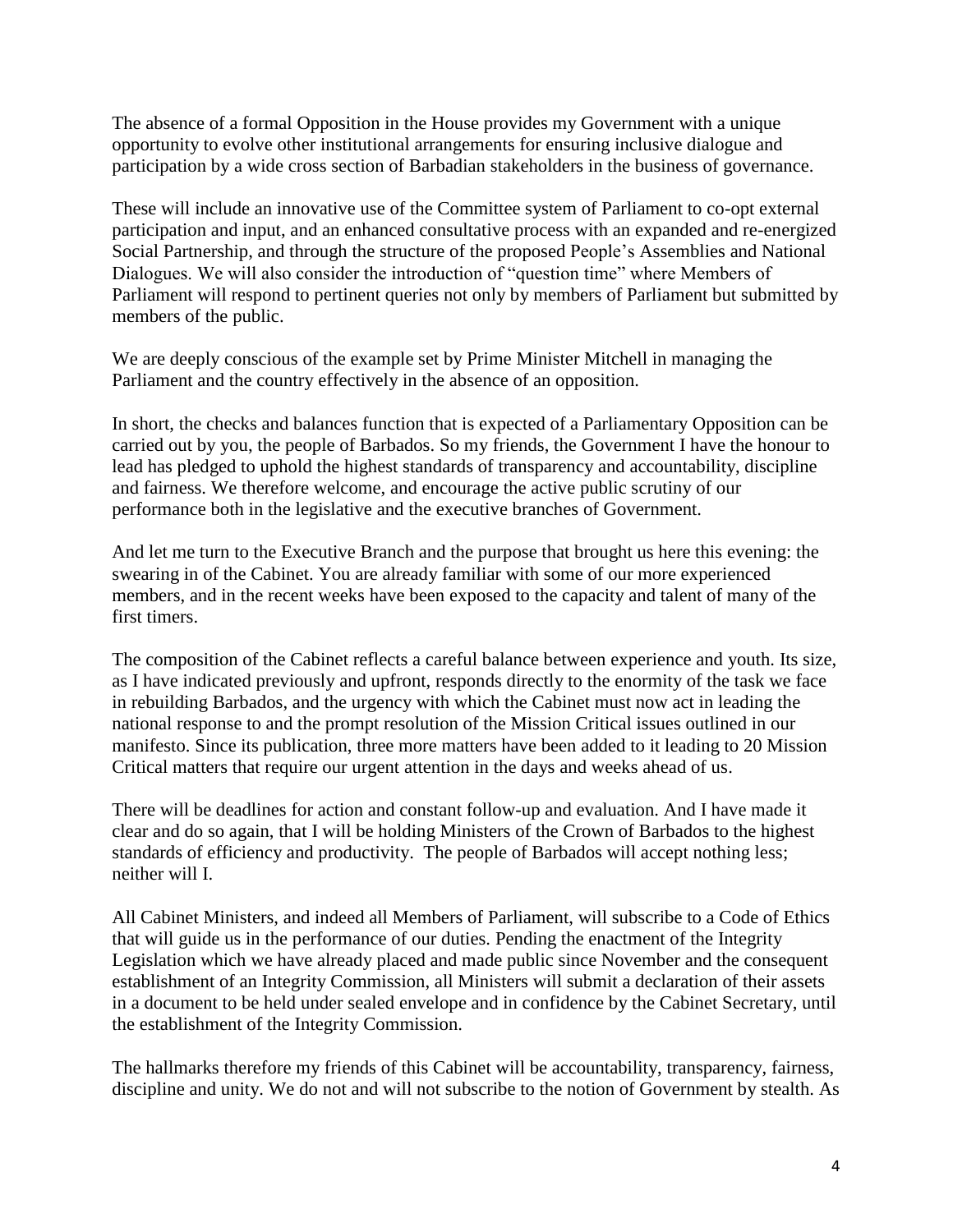we declared in our Covenant of Hope and I quote: "you shall always have the confidence of knowing how we as a government will take decisions and how we will act in your name."

No Ministers will be signing important deals or contracts on your behalf behind your back, or behind indeed the back of Cabinet, or without the mandatory advice or opinion of the relevant public service professionals and legal professionals. That is not how responsible Governments behaves. There will be no dodging nor hiding from the people of Barbados nor travelling the highways incognito.

We will institutionalize the holding of regular post-Cabinet briefings to keep the public informed and up to date on all major decisions not only they have been made but where possible in the process of consultation in the making of decisions.

To further enhance transparency, we will enact 'fit for purpose' Freedom of Information legislation and will remove the current provisions in the General Orders that effectively prohibit senior public servants from engaging with the media. Our Government must respond to the people of Barbados.

But if we are to be a Cabinet of fairness, then we must be prepared to lead by example. And so, one of the first items of my Cabinet's meeting and we will have two this week; the first one on Tuesday, will be to ask this BLP Team 2018 to continue to share in the sacrifices being made by our Public Servants and other sectors of society.

For the last year, as a matter of principle, these men and women joined with me as BLP Parliamentary representatives and declined to accept the 10% which the previous Government took back by legislation. We took a decision to have our back-pay and our continuous 10% monthly pay go to charitable organizations such as The Salvation Army, the Diabetes Foundation of Barbados and a number of other entities on one simple principle: that we will not accept it until the public servants of Barbados issues relating to terms and conditions are appropriately resolved in this country.

Consequently I shall similarly recommend to my colleagues a continued commitment that that 10% will not be accepted until the public servants of Barbados receive their due.

The Cabinet my friends under my chairmanship will be a Cabinet of ideas, of problem-solving and of action. But it will also be again a Cabinet of collective responsibility. I will encourage vibrant dialogue and healthy exchange of robust points of view. But once we have discussed it, agreed and decided the message we convey, we will be unified and consistent, because the country needs certainty from its Government.

Given the prevailing circumstances I know that we will have to make a number of tough judgment calls and very early in this Administration. In all things we pledge to act diligently and responsibly and to make decisions, not on the basis of peoples' wants, but first and foremost on the basis of needs of our people, always seeking at the same time to expand opportunity and to create greater equity in our society.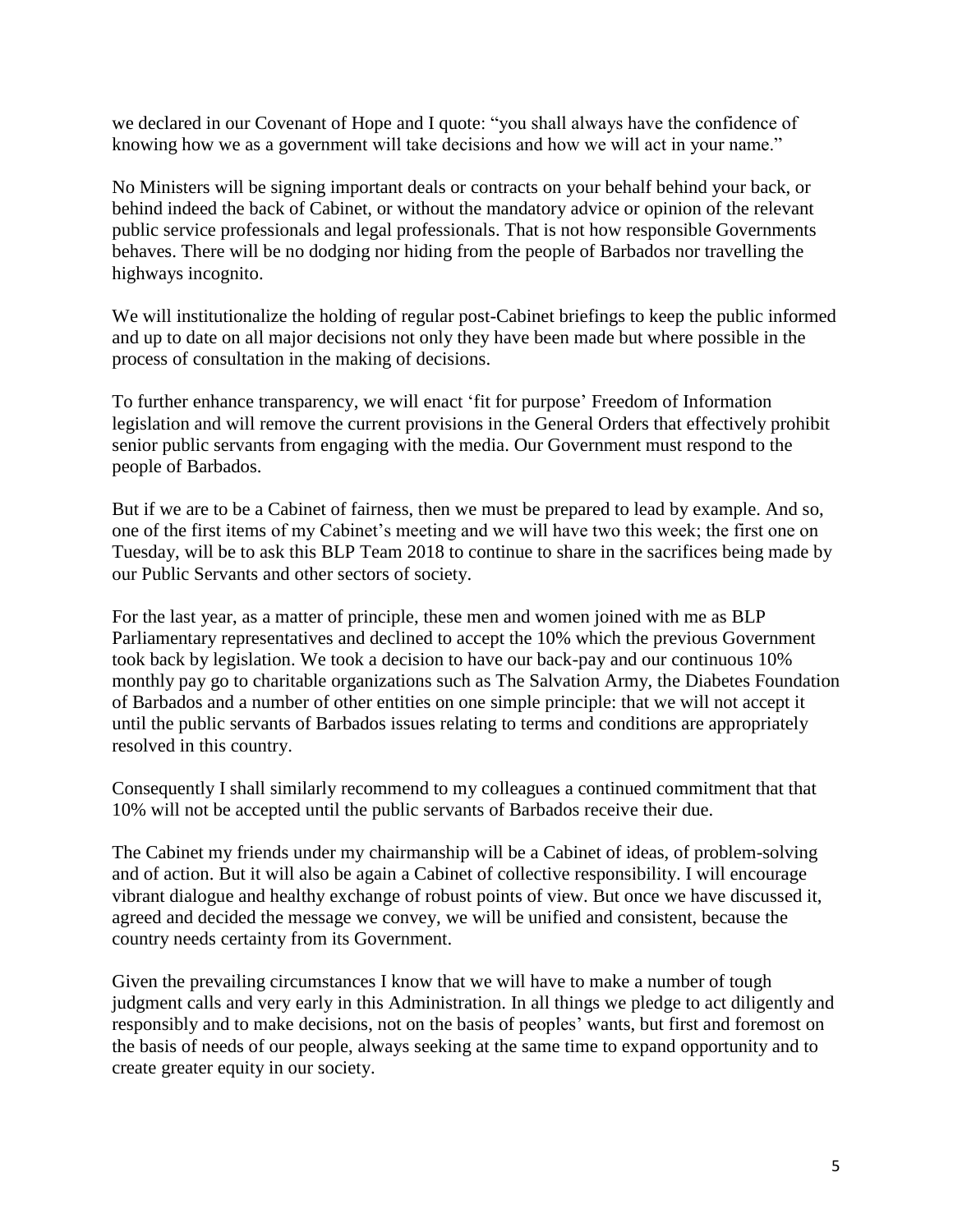And let us be real. Sometimes we will make mistakes, Sometimes we will need to change course. But when this happens, I give you the assurance that we will always, always level with you. If we act in your name then it is your right to know and to understand always, the reasons behind our decisions and our statements whatever the problems, whatever the difficulties, we will not conceal the facts unless it is a matter of National Security.

My Cabinet colleagues are eminently qualified, energized and fully committed to the challenges ahead. We are eager to work first thing tomorrow morning in the full service of the people of this country. Indeed, the situation was so urgent that we started on Friday evening and our first action was for the Attorney General, myself and Senator Walcott, Minister Straughn, Minister Caddle, to hold a series of meetings, Dr. Mascoll, to be briefed on the economy on where we are.

This has allowed us to understand, to begin to understand, the scale of the dire situation in which we find ourselves. Tomorrow morning we shall meet with the Social Partnership and as I promised you and particularly in the absence of an opposition, that I shall meet with the leadership of the Social Partnership twice a month until we have gotten Barbados back to a position of safety and stability.

And similarly, tomorrow afternoon after that, we confront the issues of our debt and foreign reserve issues to allow all ideas to contend because we accept that our decisions and our action must now be urgent to stave off the worst.

After that similarly, we meet with the South Coast Sewerage issues. I mentioned these things to let you know that the notion of Mission Critical things are not pretty words on a piece of paper but they are literally required by members of this administration, literally from their first day in office.

And as for the rest of the week, we will deal with the issues of getting buses and public transport back again. We will deal with the issues of getting garbage trucks where the country has only a handful of trucks working the country and we will deal with each and every one of our commitments starting first with our commitment to the pensioners of Barbados who we will secure the increases that we have promised.

My friends, we will hit the ground running for we do not have as a country, the luxury of time.

In my message in our Covenant of Hope I said then: "we must, all of us, agitate for more visionary, compassionate and responsible leadership from all who would govern. We must return to the values that sustained and distinguished us as Barbadians. The time for a new politics is upon us."

My friends, you agitated, we agitated, and now the Barbados Labour Party is your Government. It is therefore up to this team to reflect these values, to become visionary, compassionate and responsible leaders that we all yearn for and with your continued support and with your joining us on this journey from darkness into light and with above all else, God's help, we can, we will, we shall.